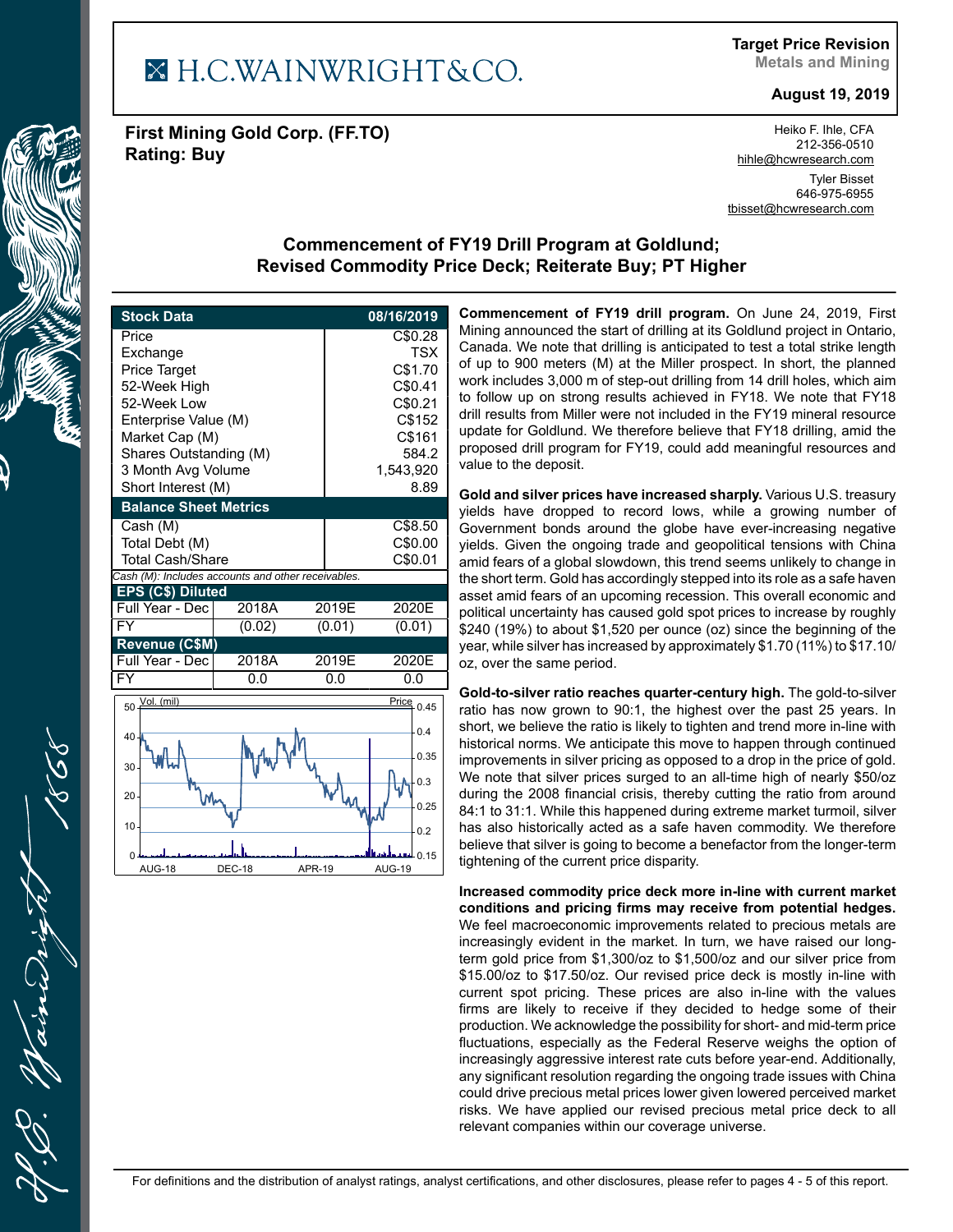**We maintain our Buy recommendation and raise our price target from C\$1.40 per share to C\$1.70 per share.** Our increased price target is a direct result of the aforementioned price deck revisions. The increased price deck particularly benefits First Mining Gold given the firm's strong exposure to gold prices in transactional asset values. Our valuation remains based on a DCF at Springpole, utilizing a 9% discount rate, which is in-line with similar assets in equal geopolitical locations. We value First Mining's remaining Tier 1 and 2 assets at \$45 per gold equivalent ounce (GEO), for a total of C\$401M, while also attributing a total valuation of C\$20M to the company's Tier 3 assets. We then add total cash for a rounded PT of C\$1.70/share.

**Risks.** Commodity/ price risk; political risk; financing risk; operational and technical risk.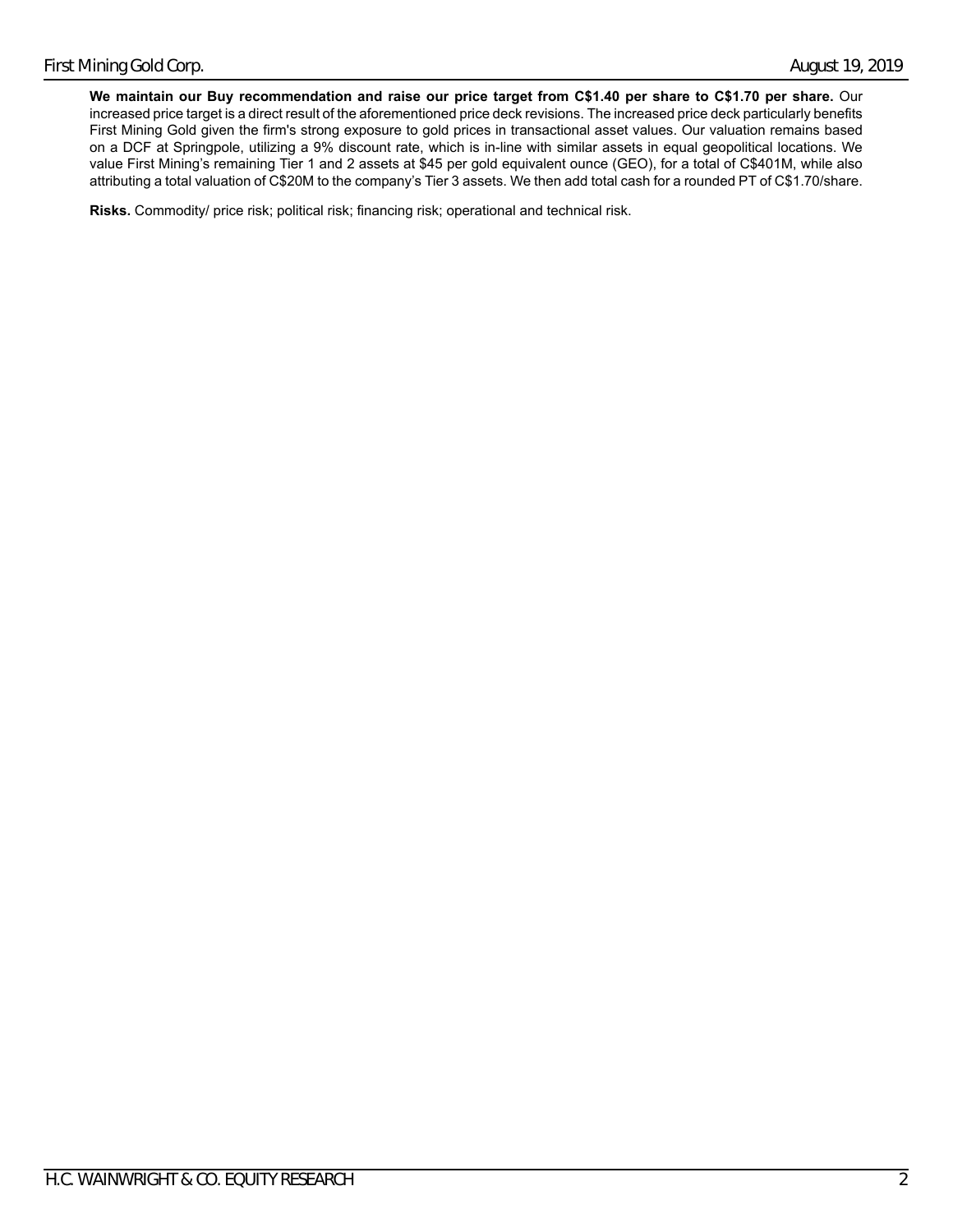|                          |                                                                                                                                                                                                                                                                                                                                                          |                                                                                                                                                                        |                                                                                                                                                                                                                                                                                                   |                                                                                                                   |                                                                                                                                                                             |                                                                                                                                       |                                                                                                                                                                             |                                                                                                                                             |                                                                                                                                                                                |                                                                                                                                                                                                                                        |                                                                                                                                                                                    |                                                                                                                                                                                                |                                                                                                                                                                          |                                                                                                                                                                                                                     |                                                                                                                                                      | 2035                                                                                                                                                                         |
|--------------------------|----------------------------------------------------------------------------------------------------------------------------------------------------------------------------------------------------------------------------------------------------------------------------------------------------------------------------------------------------------|------------------------------------------------------------------------------------------------------------------------------------------------------------------------|---------------------------------------------------------------------------------------------------------------------------------------------------------------------------------------------------------------------------------------------------------------------------------------------------|-------------------------------------------------------------------------------------------------------------------|-----------------------------------------------------------------------------------------------------------------------------------------------------------------------------|---------------------------------------------------------------------------------------------------------------------------------------|-----------------------------------------------------------------------------------------------------------------------------------------------------------------------------|---------------------------------------------------------------------------------------------------------------------------------------------|--------------------------------------------------------------------------------------------------------------------------------------------------------------------------------|----------------------------------------------------------------------------------------------------------------------------------------------------------------------------------------------------------------------------------------|------------------------------------------------------------------------------------------------------------------------------------------------------------------------------------|------------------------------------------------------------------------------------------------------------------------------------------------------------------------------------------------|--------------------------------------------------------------------------------------------------------------------------------------------------------------------------|---------------------------------------------------------------------------------------------------------------------------------------------------------------------------------------------------------------------|------------------------------------------------------------------------------------------------------------------------------------------------------|------------------------------------------------------------------------------------------------------------------------------------------------------------------------------|
|                          |                                                                                                                                                                                                                                                                                                                                                          |                                                                                                                                                                        |                                                                                                                                                                                                                                                                                                   |                                                                                                                   |                                                                                                                                                                             |                                                                                                                                       |                                                                                                                                                                             |                                                                                                                                             |                                                                                                                                                                                |                                                                                                                                                                                                                                        |                                                                                                                                                                                    |                                                                                                                                                                                                |                                                                                                                                                                          |                                                                                                                                                                                                                     |                                                                                                                                                      | 2.500                                                                                                                                                                        |
|                          |                                                                                                                                                                                                                                                                                                                                                          |                                                                                                                                                                        |                                                                                                                                                                                                                                                                                                   |                                                                                                                   |                                                                                                                                                                             |                                                                                                                                       |                                                                                                                                                                             |                                                                                                                                             |                                                                                                                                                                                |                                                                                                                                                                                                                                        |                                                                                                                                                                                    |                                                                                                                                                                                                |                                                                                                                                                                          |                                                                                                                                                                                                                     |                                                                                                                                                      | $1.0\,$                                                                                                                                                                      |
|                          |                                                                                                                                                                                                                                                                                                                                                          | $\sim$                                                                                                                                                                 |                                                                                                                                                                                                                                                                                                   |                                                                                                                   |                                                                                                                                                                             |                                                                                                                                       |                                                                                                                                                                             |                                                                                                                                             |                                                                                                                                                                                |                                                                                                                                                                                                                                        |                                                                                                                                                                                    |                                                                                                                                                                                                |                                                                                                                                                                          |                                                                                                                                                                                                                     |                                                                                                                                                      | 8U.U%                                                                                                                                                                        |
|                          |                                                                                                                                                                                                                                                                                                                                                          |                                                                                                                                                                        |                                                                                                                                                                                                                                                                                                   |                                                                                                                   |                                                                                                                                                                             |                                                                                                                                       |                                                                                                                                                                             |                                                                                                                                             |                                                                                                                                                                                |                                                                                                                                                                                                                                        |                                                                                                                                                                                    |                                                                                                                                                                                                |                                                                                                                                                                          |                                                                                                                                                                                                                     |                                                                                                                                                      | 64                                                                                                                                                                           |
|                          |                                                                                                                                                                                                                                                                                                                                                          |                                                                                                                                                                        |                                                                                                                                                                                                                                                                                                   |                                                                                                                   |                                                                                                                                                                             |                                                                                                                                       |                                                                                                                                                                             |                                                                                                                                             |                                                                                                                                                                                |                                                                                                                                                                                                                                        |                                                                                                                                                                                    |                                                                                                                                                                                                |                                                                                                                                                                          |                                                                                                                                                                                                                     |                                                                                                                                                      |                                                                                                                                                                              |
|                          |                                                                                                                                                                                                                                                                                                                                                          |                                                                                                                                                                        |                                                                                                                                                                                                                                                                                                   |                                                                                                                   |                                                                                                                                                                             |                                                                                                                                       |                                                                                                                                                                             |                                                                                                                                             |                                                                                                                                                                                |                                                                                                                                                                                                                                        |                                                                                                                                                                                    |                                                                                                                                                                                                |                                                                                                                                                                          |                                                                                                                                                                                                                     |                                                                                                                                                      | \$1,500                                                                                                                                                                      |
|                          |                                                                                                                                                                                                                                                                                                                                                          |                                                                                                                                                                        |                                                                                                                                                                                                                                                                                                   |                                                                                                                   |                                                                                                                                                                             |                                                                                                                                       |                                                                                                                                                                             |                                                                                                                                             |                                                                                                                                                                                |                                                                                                                                                                                                                                        |                                                                                                                                                                                    |                                                                                                                                                                                                |                                                                                                                                                                          |                                                                                                                                                                                                                     |                                                                                                                                                      |                                                                                                                                                                              |
| $\sim$                   | $\sim$                                                                                                                                                                                                                                                                                                                                                   | $\sim$                                                                                                                                                                 | $\sim$                                                                                                                                                                                                                                                                                            | $\sim$                                                                                                            | 5.3                                                                                                                                                                         | 5.3                                                                                                                                   | 5.3                                                                                                                                                                         | 5.3                                                                                                                                         | 5.3                                                                                                                                                                            | 5.3                                                                                                                                                                                                                                    | 5.3                                                                                                                                                                                | 5.3                                                                                                                                                                                            | 5.3                                                                                                                                                                      | 5.3                                                                                                                                                                                                                 | 5.3                                                                                                                                                  | 5.3                                                                                                                                                                          |
|                          |                                                                                                                                                                                                                                                                                                                                                          |                                                                                                                                                                        |                                                                                                                                                                                                                                                                                                   |                                                                                                                   |                                                                                                                                                                             |                                                                                                                                       |                                                                                                                                                                             |                                                                                                                                             |                                                                                                                                                                                |                                                                                                                                                                                                                                        |                                                                                                                                                                                    |                                                                                                                                                                                                |                                                                                                                                                                          |                                                                                                                                                                                                                     |                                                                                                                                                      | 85.U%                                                                                                                                                                        |
|                          |                                                                                                                                                                                                                                                                                                                                                          |                                                                                                                                                                        |                                                                                                                                                                                                                                                                                                   |                                                                                                                   |                                                                                                                                                                             |                                                                                                                                       |                                                                                                                                                                             |                                                                                                                                             |                                                                                                                                                                                |                                                                                                                                                                                                                                        |                                                                                                                                                                                    |                                                                                                                                                                                                |                                                                                                                                                                          |                                                                                                                                                                                                                     |                                                                                                                                                      | 360                                                                                                                                                                          |
|                          |                                                                                                                                                                                                                                                                                                                                                          |                                                                                                                                                                        |                                                                                                                                                                                                                                                                                                   |                                                                                                                   |                                                                                                                                                                             |                                                                                                                                       |                                                                                                                                                                             |                                                                                                                                             |                                                                                                                                                                                |                                                                                                                                                                                                                                        |                                                                                                                                                                                    |                                                                                                                                                                                                |                                                                                                                                                                          |                                                                                                                                                                                                                     |                                                                                                                                                      |                                                                                                                                                                              |
|                          |                                                                                                                                                                                                                                                                                                                                                          |                                                                                                                                                                        |                                                                                                                                                                                                                                                                                                   |                                                                                                                   |                                                                                                                                                                             |                                                                                                                                       |                                                                                                                                                                             |                                                                                                                                             |                                                                                                                                                                                |                                                                                                                                                                                                                                        |                                                                                                                                                                                    |                                                                                                                                                                                                |                                                                                                                                                                          |                                                                                                                                                                                                                     |                                                                                                                                                      | \$17.50                                                                                                                                                                      |
|                          |                                                                                                                                                                                                                                                                                                                                                          |                                                                                                                                                                        |                                                                                                                                                                                                                                                                                                   |                                                                                                                   |                                                                                                                                                                             |                                                                                                                                       |                                                                                                                                                                             |                                                                                                                                             |                                                                                                                                                                                |                                                                                                                                                                                                                                        |                                                                                                                                                                                    |                                                                                                                                                                                                |                                                                                                                                                                          |                                                                                                                                                                                                                     |                                                                                                                                                      | 85.1                                                                                                                                                                         |
|                          |                                                                                                                                                                                                                                                                                                                                                          |                                                                                                                                                                        |                                                                                                                                                                                                                                                                                                   |                                                                                                                   |                                                                                                                                                                             |                                                                                                                                       |                                                                                                                                                                             |                                                                                                                                             |                                                                                                                                                                                |                                                                                                                                                                                                                                        |                                                                                                                                                                                    |                                                                                                                                                                                                |                                                                                                                                                                          |                                                                                                                                                                                                                     |                                                                                                                                                      | $\rightarrow$                                                                                                                                                                |
|                          |                                                                                                                                                                                                                                                                                                                                                          | $\cdot$                                                                                                                                                                | $\overline{\phantom{a}}$                                                                                                                                                                                                                                                                          | $\sim$                                                                                                            | 68.5                                                                                                                                                                        | 301.4                                                                                                                                 | 375.4                                                                                                                                                                       | 375.4                                                                                                                                       | 375.4                                                                                                                                                                          | 375.4                                                                                                                                                                                                                                  | 375.4                                                                                                                                                                              | 375.4                                                                                                                                                                                          | 375.4                                                                                                                                                                    | 375.4                                                                                                                                                                                                               | 375.4                                                                                                                                                | 68.5                                                                                                                                                                         |
| $\overline{\phantom{a}}$ | $\sim$                                                                                                                                                                                                                                                                                                                                                   | $\sim$                                                                                                                                                                 | $\sim$                                                                                                                                                                                                                                                                                            | $\sim$                                                                                                            |                                                                                                                                                                             |                                                                                                                                       |                                                                                                                                                                             |                                                                                                                                             |                                                                                                                                                                                |                                                                                                                                                                                                                                        |                                                                                                                                                                                    |                                                                                                                                                                                                |                                                                                                                                                                          |                                                                                                                                                                                                                     |                                                                                                                                                      | 03.1                                                                                                                                                                         |
|                          |                                                                                                                                                                                                                                                                                                                                                          |                                                                                                                                                                        | $\sim$                                                                                                                                                                                                                                                                                            | $\sim$                                                                                                            | 353.2                                                                                                                                                                       | 1,554.0                                                                                                                               | 1,935.4                                                                                                                                                                     | 1.935.4                                                                                                                                     | 1.935.4                                                                                                                                                                        | 1.935.4                                                                                                                                                                                                                                | 1,935.4                                                                                                                                                                            | 1.935.4                                                                                                                                                                                        | 1.935.4                                                                                                                                                                  | 1.935.4                                                                                                                                                                                                             | 1,935.4                                                                                                                                              | 353.2                                                                                                                                                                        |
|                          |                                                                                                                                                                                                                                                                                                                                                          |                                                                                                                                                                        |                                                                                                                                                                                                                                                                                                   |                                                                                                                   |                                                                                                                                                                             |                                                                                                                                       |                                                                                                                                                                             |                                                                                                                                             |                                                                                                                                                                                |                                                                                                                                                                                                                                        |                                                                                                                                                                                    |                                                                                                                                                                                                |                                                                                                                                                                          |                                                                                                                                                                                                                     |                                                                                                                                                      |                                                                                                                                                                              |
|                          |                                                                                                                                                                                                                                                                                                                                                          |                                                                                                                                                                        |                                                                                                                                                                                                                                                                                                   |                                                                                                                   |                                                                                                                                                                             |                                                                                                                                       |                                                                                                                                                                             |                                                                                                                                             |                                                                                                                                                                                |                                                                                                                                                                                                                                        |                                                                                                                                                                                    |                                                                                                                                                                                                |                                                                                                                                                                          |                                                                                                                                                                                                                     |                                                                                                                                                      |                                                                                                                                                                              |
|                          |                                                                                                                                                                                                                                                                                                                                                          |                                                                                                                                                                        |                                                                                                                                                                                                                                                                                                   | $\sim$<br>$\sim$                                                                                                  | 95,488 \$                                                                                                                                                                   | 420,146 S                                                                                                                             |                                                                                                                                                                             |                                                                                                                                             |                                                                                                                                                                                |                                                                                                                                                                                                                                        |                                                                                                                                                                                    |                                                                                                                                                                                                |                                                                                                                                                                          |                                                                                                                                                                                                                     | $523,272$ $5$                                                                                                                                        | 95.488                                                                                                                                                                       |
|                          |                                                                                                                                                                                                                                                                                                                                                          |                                                                                                                                                                        |                                                                                                                                                                                                                                                                                                   |                                                                                                                   | b,181<br>$\rightarrow$                                                                                                                                                      | $27,195$ \$                                                                                                                           | 33,870 \$                                                                                                                                                                   | 33,8/U<br>$\rightarrow$                                                                                                                     | 33,870 \$                                                                                                                                                                      | 33,870 \$                                                                                                                                                                                                                              | 33,870 \$                                                                                                                                                                          | 33,870 \$                                                                                                                                                                                      | 33,870 \$                                                                                                                                                                | $\overline{\phantom{a}}$                                                                                                                                                                                            | 33,870<br>$\overline{ }$                                                                                                                             | 6,181                                                                                                                                                                        |
|                          |                                                                                                                                                                                                                                                                                                                                                          |                                                                                                                                                                        |                                                                                                                                                                                                                                                                                                   | $\mathbf{s}$<br>$\sim$                                                                                            | 101,668 \$                                                                                                                                                                  | 447,341 \$                                                                                                                            |                                                                                                                                                                             |                                                                                                                                             |                                                                                                                                                                                |                                                                                                                                                                                                                                        |                                                                                                                                                                                    |                                                                                                                                                                                                |                                                                                                                                                                          |                                                                                                                                                                                                                     | 557,142 \$                                                                                                                                           | 101,668                                                                                                                                                                      |
|                          |                                                                                                                                                                                                                                                                                                                                                          |                                                                                                                                                                        | $\sim$                                                                                                                                                                                                                                                                                            | $\sim$                                                                                                            | $3,050$ \$                                                                                                                                                                  | 13,420 \$                                                                                                                             | 16,714 \$                                                                                                                                                                   | 16,714 \$                                                                                                                                   | 16,714 \$                                                                                                                                                                      | 16,714 \$                                                                                                                                                                                                                              | 16,714 \$                                                                                                                                                                          | 16,714 \$                                                                                                                                                                                      | 16,714 \$                                                                                                                                                                | 16,714 \$                                                                                                                                                                                                           | 16,714 \$                                                                                                                                            | 3,050                                                                                                                                                                        |
|                          |                                                                                                                                                                                                                                                                                                                                                          |                                                                                                                                                                        | $\sim$                                                                                                                                                                                                                                                                                            | $\sim$<br>- s                                                                                                     | 98,618 \$                                                                                                                                                                   | 433,920 \$                                                                                                                            | 540,428 \$                                                                                                                                                                  |                                                                                                                                             |                                                                                                                                                                                |                                                                                                                                                                                                                                        |                                                                                                                                                                                    |                                                                                                                                                                                                |                                                                                                                                                                          |                                                                                                                                                                                                                     | 540,428 \$                                                                                                                                           | 98,618                                                                                                                                                                       |
|                          |                                                                                                                                                                                                                                                                                                                                                          |                                                                                                                                                                        |                                                                                                                                                                                                                                                                                                   |                                                                                                                   |                                                                                                                                                                             |                                                                                                                                       |                                                                                                                                                                             |                                                                                                                                             |                                                                                                                                                                                |                                                                                                                                                                                                                                        |                                                                                                                                                                                    |                                                                                                                                                                                                |                                                                                                                                                                          |                                                                                                                                                                                                                     |                                                                                                                                                      | <b>JöU</b>                                                                                                                                                                   |
|                          |                                                                                                                                                                                                                                                                                                                                                          |                                                                                                                                                                        |                                                                                                                                                                                                                                                                                                   |                                                                                                                   |                                                                                                                                                                             |                                                                                                                                       |                                                                                                                                                                             |                                                                                                                                             |                                                                                                                                                                                |                                                                                                                                                                                                                                        |                                                                                                                                                                                    |                                                                                                                                                                                                |                                                                                                                                                                          |                                                                                                                                                                                                                     |                                                                                                                                                      | 39,135                                                                                                                                                                       |
|                          |                                                                                                                                                                                                                                                                                                                                                          |                                                                                                                                                                        |                                                                                                                                                                                                                                                                                                   |                                                                                                                   |                                                                                                                                                                             |                                                                                                                                       |                                                                                                                                                                             |                                                                                                                                             |                                                                                                                                                                                |                                                                                                                                                                                                                                        |                                                                                                                                                                                    |                                                                                                                                                                                                |                                                                                                                                                                          |                                                                                                                                                                                                                     |                                                                                                                                                      |                                                                                                                                                                              |
|                          |                                                                                                                                                                                                                                                                                                                                                          |                                                                                                                                                                        | $\sim$                                                                                                                                                                                                                                                                                            |                                                                                                                   | 58.885 5                                                                                                                                                                    | 259.093 \$                                                                                                                            | 322.689 S                                                                                                                                                                   | 322.689 S                                                                                                                                   | 322.689 S                                                                                                                                                                      | 322.689 S                                                                                                                                                                                                                              | 322.689 S                                                                                                                                                                          | 322.689 S                                                                                                                                                                                      | 322.689 S                                                                                                                                                                | 322.689 S                                                                                                                                                                                                           | 322.689 S                                                                                                                                            | 58.885                                                                                                                                                                       |
|                          |                                                                                                                                                                                                                                                                                                                                                          | $(27,000)$ >                                                                                                                                                           | $(207,000)$ >                                                                                                                                                                                                                                                                                     |                                                                                                                   | $(10,500)$ $\geq$                                                                                                                                                           | (10,500)                                                                                                                              | $(10,500)$ >                                                                                                                                                                | (10,500)<br>$\rightarrow$                                                                                                                   | (10,500)<br>$\Rightarrow$                                                                                                                                                      | $(10,500)$ >                                                                                                                                                                                                                           | $(10,500)$ >                                                                                                                                                                       | 10,500<br>$\overline{ }$                                                                                                                                                                       | $(10,500)$ >                                                                                                                                                             | (10,500)<br>$\rightarrow$                                                                                                                                                                                           | $(10,500)$ $\Rightarrow$                                                                                                                             | (10,500)                                                                                                                                                                     |
|                          |                                                                                                                                                                                                                                                                                                                                                          |                                                                                                                                                                        |                                                                                                                                                                                                                                                                                                   |                                                                                                                   | $(14.515)$ S                                                                                                                                                                | $(14.5/8)$ 5                                                                                                                          | (93.65/15)                                                                                                                                                                  | (93.657) 5                                                                                                                                  | (93.65/1)                                                                                                                                                                      | (93.65/1)                                                                                                                                                                                                                              | (93.65/15)                                                                                                                                                                         | (93.65/1)                                                                                                                                                                                      | (93.65/1)                                                                                                                                                                | (93.65/15)                                                                                                                                                                                                          | (93.65/1S)                                                                                                                                           | (14,515)                                                                                                                                                                     |
|                          | $\sim$                                                                                                                                                                                                                                                                                                                                                   | $(27,000)$ \$                                                                                                                                                          | $(2b7,000)$ \$                                                                                                                                                                                                                                                                                    |                                                                                                                   | 33,869 \$                                                                                                                                                                   | 174,015<br>$\overline{\phantom{a}}$                                                                                                   | 218,532 \$                                                                                                                                                                  | 218,532 \$                                                                                                                                  | 218,532 \$                                                                                                                                                                     | 218,532 \$                                                                                                                                                                                                                             | 218,532 \$                                                                                                                                                                         | 218,532 \$                                                                                                                                                                                     | 218,532 \$                                                                                                                                                               | 218,532 \$                                                                                                                                                                                                          | 218,532 \$                                                                                                                                           | 33,869                                                                                                                                                                       |
|                          |                                                                                                                                                                                                                                                                                                                                                          |                                                                                                                                                                        |                                                                                                                                                                                                                                                                                                   |                                                                                                                   |                                                                                                                                                                             |                                                                                                                                       |                                                                                                                                                                             |                                                                                                                                             |                                                                                                                                                                                |                                                                                                                                                                                                                                        |                                                                                                                                                                                    |                                                                                                                                                                                                |                                                                                                                                                                          |                                                                                                                                                                                                                     |                                                                                                                                                      |                                                                                                                                                                              |
|                          |                                                                                                                                                                                                                                                                                                                                                          | $[22, 125]$ >                                                                                                                                                          | $[20b, 1/3]$ >                                                                                                                                                                                                                                                                                    |                                                                                                                   |                                                                                                                                                                             |                                                                                                                                       |                                                                                                                                                                             |                                                                                                                                             | 100,618 >                                                                                                                                                                      | 54,510 5                                                                                                                                                                                                                               | 84,688 >                                                                                                                                                                           | 11,0302                                                                                                                                                                                        | $1,281$ >                                                                                                                                                                | כ כפצ.כס                                                                                                                                                                                                            | כ כציביב                                                                                                                                             | 8,531                                                                                                                                                                        |
| 479,038<br>s.            |                                                                                                                                                                                                                                                                                                                                                          |                                                                                                                                                                        |                                                                                                                                                                                                                                                                                                   |                                                                                                                   |                                                                                                                                                                             |                                                                                                                                       |                                                                                                                                                                             |                                                                                                                                             |                                                                                                                                                                                |                                                                                                                                                                                                                                        |                                                                                                                                                                                    |                                                                                                                                                                                                |                                                                                                                                                                          |                                                                                                                                                                                                                     |                                                                                                                                                      |                                                                                                                                                                              |
| -S                       |                                                                                                                                                                                                                                                                                                                                                          |                                                                                                                                                                        |                                                                                                                                                                                                                                                                                                   |                                                                                                                   |                                                                                                                                                                             |                                                                                                                                       |                                                                                                                                                                             |                                                                                                                                             |                                                                                                                                                                                |                                                                                                                                                                                                                                        |                                                                                                                                                                                    |                                                                                                                                                                                                |                                                                                                                                                                          |                                                                                                                                                                                                                     |                                                                                                                                                      |                                                                                                                                                                              |
|                          |                                                                                                                                                                                                                                                                                                                                                          |                                                                                                                                                                        |                                                                                                                                                                                                                                                                                                   |                                                                                                                   |                                                                                                                                                                             |                                                                                                                                       |                                                                                                                                                                             |                                                                                                                                             |                                                                                                                                                                                |                                                                                                                                                                                                                                        |                                                                                                                                                                                    |                                                                                                                                                                                                |                                                                                                                                                                          |                                                                                                                                                                                                                     |                                                                                                                                                      |                                                                                                                                                                              |
|                          |                                                                                                                                                                                                                                                                                                                                                          |                                                                                                                                                                        |                                                                                                                                                                                                                                                                                                   |                                                                                                                   |                                                                                                                                                                             |                                                                                                                                       |                                                                                                                                                                             |                                                                                                                                             |                                                                                                                                                                                |                                                                                                                                                                                                                                        |                                                                                                                                                                                    |                                                                                                                                                                                                |                                                                                                                                                                          |                                                                                                                                                                                                                     |                                                                                                                                                      |                                                                                                                                                                              |
| 801,703<br>Š.            |                                                                                                                                                                                                                                                                                                                                                          |                                                                                                                                                                        |                                                                                                                                                                                                                                                                                                   |                                                                                                                   |                                                                                                                                                                             |                                                                                                                                       |                                                                                                                                                                             |                                                                                                                                             |                                                                                                                                                                                |                                                                                                                                                                                                                                        |                                                                                                                                                                                    |                                                                                                                                                                                                |                                                                                                                                                                          |                                                                                                                                                                                                                     |                                                                                                                                                      |                                                                                                                                                                              |
|                          |                                                                                                                                                                                                                                                                                                                                                          |                                                                                                                                                                        |                                                                                                                                                                                                                                                                                                   |                                                                                                                   |                                                                                                                                                                             |                                                                                                                                       |                                                                                                                                                                             |                                                                                                                                             |                                                                                                                                                                                |                                                                                                                                                                                                                                        |                                                                                                                                                                                    |                                                                                                                                                                                                |                                                                                                                                                                          |                                                                                                                                                                                                                     |                                                                                                                                                      |                                                                                                                                                                              |
| s.                       |                                                                                                                                                                                                                                                                                                                                                          |                                                                                                                                                                        |                                                                                                                                                                                                                                                                                                   |                                                                                                                   |                                                                                                                                                                             |                                                                                                                                       |                                                                                                                                                                             |                                                                                                                                             |                                                                                                                                                                                |                                                                                                                                                                                                                                        |                                                                                                                                                                                    |                                                                                                                                                                                                |                                                                                                                                                                          |                                                                                                                                                                                                                     |                                                                                                                                                      |                                                                                                                                                                              |
| -S<br>8.511 S            |                                                                                                                                                                                                                                                                                                                                                          |                                                                                                                                                                        |                                                                                                                                                                                                                                                                                                   |                                                                                                                   |                                                                                                                                                                             |                                                                                                                                       |                                                                                                                                                                             |                                                                                                                                             |                                                                                                                                                                                |                                                                                                                                                                                                                                        |                                                                                                                                                                                    |                                                                                                                                                                                                |                                                                                                                                                                          |                                                                                                                                                                                                                     |                                                                                                                                                      |                                                                                                                                                                              |
|                          |                                                                                                                                                                                                                                                                                                                                                          |                                                                                                                                                                        |                                                                                                                                                                                                                                                                                                   |                                                                                                                   |                                                                                                                                                                             |                                                                                                                                       |                                                                                                                                                                             |                                                                                                                                             |                                                                                                                                                                                |                                                                                                                                                                                                                                        |                                                                                                                                                                                    |                                                                                                                                                                                                |                                                                                                                                                                          |                                                                                                                                                                                                                     |                                                                                                                                                      |                                                                                                                                                                              |
|                          |                                                                                                                                                                                                                                                                                                                                                          |                                                                                                                                                                        |                                                                                                                                                                                                                                                                                                   |                                                                                                                   |                                                                                                                                                                             |                                                                                                                                       |                                                                                                                                                                             |                                                                                                                                             |                                                                                                                                                                                |                                                                                                                                                                                                                                        |                                                                                                                                                                                    |                                                                                                                                                                                                |                                                                                                                                                                          |                                                                                                                                                                                                                     |                                                                                                                                                      |                                                                                                                                                                              |
|                          |                                                                                                                                                                                                                                                                                                                                                          |                                                                                                                                                                        |                                                                                                                                                                                                                                                                                                   |                                                                                                                   |                                                                                                                                                                             |                                                                                                                                       |                                                                                                                                                                             |                                                                                                                                             |                                                                                                                                                                                |                                                                                                                                                                                                                                        |                                                                                                                                                                                    |                                                                                                                                                                                                |                                                                                                                                                                          |                                                                                                                                                                                                                     |                                                                                                                                                      |                                                                                                                                                                              |
|                          |                                                                                                                                                                                                                                                                                                                                                          |                                                                                                                                                                        |                                                                                                                                                                                                                                                                                                   |                                                                                                                   |                                                                                                                                                                             |                                                                                                                                       |                                                                                                                                                                             |                                                                                                                                             |                                                                                                                                                                                |                                                                                                                                                                                                                                        |                                                                                                                                                                                    |                                                                                                                                                                                                |                                                                                                                                                                          |                                                                                                                                                                                                                     |                                                                                                                                                      |                                                                                                                                                                              |
| 584,222 As of 8/8/2019   |                                                                                                                                                                                                                                                                                                                                                          |                                                                                                                                                                        |                                                                                                                                                                                                                                                                                                   |                                                                                                                   |                                                                                                                                                                             |                                                                                                                                       |                                                                                                                                                                             |                                                                                                                                             |                                                                                                                                                                                |                                                                                                                                                                                                                                        |                                                                                                                                                                                    |                                                                                                                                                                                                |                                                                                                                                                                          |                                                                                                                                                                                                                     |                                                                                                                                                      |                                                                                                                                                                              |
|                          |                                                                                                                                                                                                                                                                                                                                                          |                                                                                                                                                                        |                                                                                                                                                                                                                                                                                                   |                                                                                                                   |                                                                                                                                                                             |                                                                                                                                       |                                                                                                                                                                             |                                                                                                                                             |                                                                                                                                                                                |                                                                                                                                                                                                                                        |                                                                                                                                                                                    |                                                                                                                                                                                                |                                                                                                                                                                          |                                                                                                                                                                                                                     |                                                                                                                                                      |                                                                                                                                                                              |
|                          |                                                                                                                                                                                                                                                                                                                                                          |                                                                                                                                                                        |                                                                                                                                                                                                                                                                                                   |                                                                                                                   |                                                                                                                                                                             |                                                                                                                                       |                                                                                                                                                                             |                                                                                                                                             |                                                                                                                                                                                |                                                                                                                                                                                                                                        |                                                                                                                                                                                    |                                                                                                                                                                                                |                                                                                                                                                                          |                                                                                                                                                                                                                     |                                                                                                                                                      |                                                                                                                                                                              |
|                          |                                                                                                                                                                                                                                                                                                                                                          |                                                                                                                                                                        |                                                                                                                                                                                                                                                                                                   |                                                                                                                   |                                                                                                                                                                             |                                                                                                                                       |                                                                                                                                                                             |                                                                                                                                             |                                                                                                                                                                                |                                                                                                                                                                                                                                        |                                                                                                                                                                                    |                                                                                                                                                                                                |                                                                                                                                                                          |                                                                                                                                                                                                                     |                                                                                                                                                      |                                                                                                                                                                              |
| s.                       |                                                                                                                                                                                                                                                                                                                                                          |                                                                                                                                                                        |                                                                                                                                                                                                                                                                                                   |                                                                                                                   |                                                                                                                                                                             |                                                                                                                                       |                                                                                                                                                                             |                                                                                                                                             |                                                                                                                                                                                |                                                                                                                                                                                                                                        |                                                                                                                                                                                    |                                                                                                                                                                                                |                                                                                                                                                                          |                                                                                                                                                                                                                     |                                                                                                                                                      |                                                                                                                                                                              |
| -S                       |                                                                                                                                                                                                                                                                                                                                                          |                                                                                                                                                                        |                                                                                                                                                                                                                                                                                                   |                                                                                                                   |                                                                                                                                                                             |                                                                                                                                       |                                                                                                                                                                             |                                                                                                                                             |                                                                                                                                                                                |                                                                                                                                                                                                                                        |                                                                                                                                                                                    |                                                                                                                                                                                                |                                                                                                                                                                          |                                                                                                                                                                                                                     |                                                                                                                                                      |                                                                                                                                                                              |
|                          |                                                                                                                                                                                                                                                                                                                                                          |                                                                                                                                                                        |                                                                                                                                                                                                                                                                                                   |                                                                                                                   |                                                                                                                                                                             |                                                                                                                                       |                                                                                                                                                                             |                                                                                                                                             |                                                                                                                                                                                |                                                                                                                                                                                                                                        |                                                                                                                                                                                    |                                                                                                                                                                                                |                                                                                                                                                                          |                                                                                                                                                                                                                     |                                                                                                                                                      |                                                                                                                                                                              |
| 83.8% discount to NAV    |                                                                                                                                                                                                                                                                                                                                                          |                                                                                                                                                                        |                                                                                                                                                                                                                                                                                                   |                                                                                                                   |                                                                                                                                                                             |                                                                                                                                       |                                                                                                                                                                             |                                                                                                                                             |                                                                                                                                                                                |                                                                                                                                                                                                                                        |                                                                                                                                                                                    |                                                                                                                                                                                                |                                                                                                                                                                          |                                                                                                                                                                                                                     |                                                                                                                                                      |                                                                                                                                                                              |
|                          | 2019<br>$\cdot$<br>$\overline{\phantom{a}}$<br>\$1,500<br>\$17.50<br>85.7<br>$\mathsf{s}$<br>$\sqrt{2}$<br>301,266 \$45 for each GEO<br>$\mathsf{s}$<br>15,000<br>637,121 \$<br>$\mathsf{s}$<br>$\mathsf{S}$<br>$\sim$<br>$\sqrt{2}$<br>400,684 \$<br>19,950 \$<br>$\leq$<br>1,066,265 \$<br>s.<br>613,219<br>1.74<br>s.<br>1.70<br>0.28 As of 8/16/2019 | 2020<br>$\sim$<br>$\sim$<br>\$1,500<br>$\sim$<br>517.50<br>85.1<br>1.04 per share<br>0.01 per share<br>per share<br>0.65 per share<br>0.03 per share<br>1.74 per share | 2021<br>$\sim$<br>$\sim$<br>\$1,500<br>$\sim$<br>517.50<br>85.1<br>$\rightarrow$<br>$\overline{\phantom{a}}$<br>$\sim$ $\sim$<br>6,399 as of 6/30/2019, adjusted from C\$ to US\$<br>28,997 ignores options and warrants with a strike above \$0.50<br>1.33 USD/CAD exchange rate as of 8/16/2019 | 2022<br>$\overline{\phantom{a}}$<br>$\sim$<br>$\sim$<br>\$1,500<br>$\cdot$<br>$\sim$<br>\$17.50<br>85.1<br>$\sim$ | 2023<br>$\sim$<br>\$1,500<br>$\sim$<br>$\sim$<br>\$17.50<br>85.1<br>$\sim$<br>$\rightarrow$<br>$\sim$<br>$\sim$ s<br>(293,000) ><br>$\sim$<br>$(293,000)$ \$<br>כ ועסכ./ע∡ו | 2024<br>2.500<br>$1.0\,$<br>80.0%<br>64<br>\$1,500<br>85.0%<br>360<br>517.50<br>85.7<br>03.7<br><b>Jöu</b><br>$\rightarrow$<br>59,755 | 2025<br>11.000<br>$1.0\,$<br>8U.U%<br>285<br>\$1,500<br>85.0%<br>1.586<br>517.50<br>85.7<br>18<br><b>480.1</b><br><b>Jöu</b><br>$\rightarrow$<br>1/4.82/<br><b>44,015</b> > | 2026<br>13.700<br>$1.0\,$<br>80.0%<br>354<br>\$1,500<br>85.U%<br>1,975<br>\$17.50<br>85.7<br>25<br>548.8<br>58U<br>$\rightarrow$<br>211,139 | 2027<br>13.700<br>$1.0\,$<br>8U.U%<br>354<br>\$1,500<br>85.U%<br>1.975<br>517.50<br>85.7<br>23<br>548.8<br>$523,212$ 5<br>557,142 \$<br><b>SSU</b><br>$\rightarrow$<br>411.159 | 2028<br>13.700<br>$1.0\,$<br>80.0%<br>352<br>\$1,500<br>85.U%<br>1,975<br>\$17.50<br>85.7<br>23<br>548.8<br>$523,212$ $5$<br>557,142 \$<br>540,428 \$<br><b>SSU</b><br>$\rightarrow$<br>211,139<br>103, 700 \$ 119, 545 \$ 109, 674 \$ | 2029<br>13.700<br>$1.0\,$<br>80.0%<br>352<br>\$1,500<br>85.U%<br>1.975<br>517.50<br>85.7<br>25<br>548.8<br>$523,272$ $\frac{1}{2}$<br>557,142 \$<br>540,428 \$<br>כ טאכ<br>211.139 | 2030<br>13.700<br>$1.0\,$<br>8U.U%<br>352<br>\$1,500<br>85.U%<br>1,975<br>517.50<br>85.7<br>25<br>548.8<br>$523,272$ $5$<br>557,142 \$<br>540,428 \$<br><b>USC</b><br>$\rightarrow$<br>211,139 | 2031<br>13.700<br>$1.0\,$<br>80.0%<br>352<br>\$1,500<br>85.U%<br>1,975<br>517.50<br>85.7<br>23<br>548.8<br>$523,212$ $5$<br>557,142 \$<br>540,428 \$<br>¢ uoc<br>211.139 | 2032<br>13.700<br>$1.0\,$<br>8U.U%<br>352<br>\$1,500<br>85.U%<br>1,975<br>\$17.50<br>85.7<br>25<br>548.8<br>$523,272$ $5$<br>523,272 \$<br>557,142 \$<br>557,142 \$<br>540,428 \$<br>540,428 \$<br>c usc<br>211,139 | 2033<br>13.700<br>$1.0\,$<br>8U.U%<br>354<br>\$1,500<br>85.U%<br>1,975<br>517.50<br>85.7<br>23<br>548.8<br>33,87U<br>U8C<br>$\rightarrow$<br>211,139 | 2034<br>13.700<br>$1.0\,$<br>80.0%<br>354<br>\$1,500<br>85.0%<br>1,975<br>\$17.50<br>85.7<br>25<br>548.8<br>$523,212$ 5<br>557,142 \$<br>540,428 \$<br>U8C<br>- 5<br>211,139 |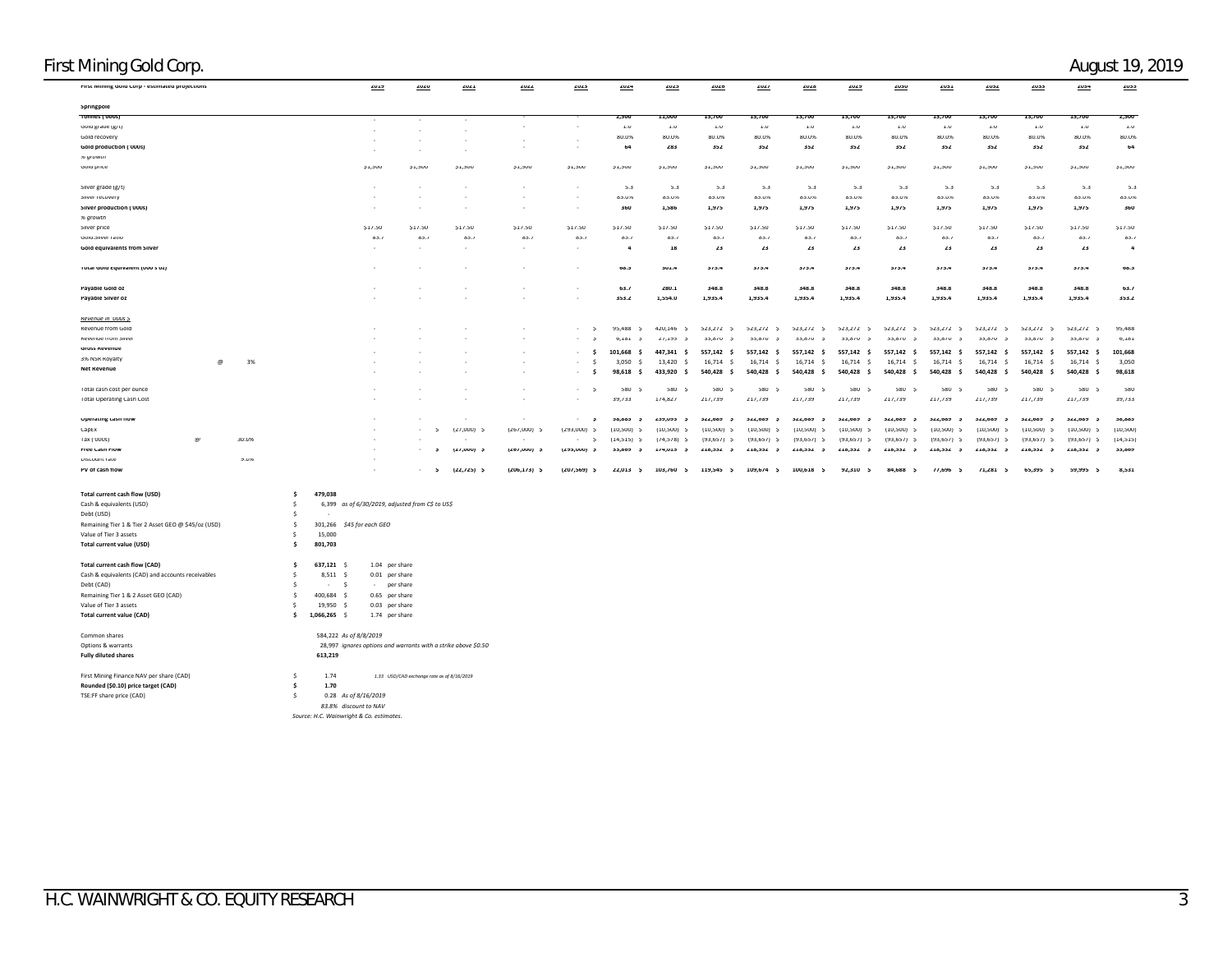## **Important Disclaimers**

This material is confidential and intended for use by Institutional Accounts as defined in FINRA Rule 4512(c). It may also be privileged or otherwise protected by work product immunity or other legal rules. If you have received it by mistake, please let us know by e-mail reply to unsubscribe@hcwresearch.com and delete it from your system; you may not copy this message or disclose its contents to anyone. The integrity and security of this message cannot be guaranteed on the Internet.

**H.C. WAINWRIGHT & CO, LLC RATING SYSTEM:** H.C. Wainwright employs a three tier rating system for evaluating both the potential return and risk associated with owning common equity shares of rated firms. The expected return of any given equity is measured on a RELATIVE basis of other companies in the same sector. The price objective is calculated to estimate the potential movements in price that a given equity could reach provided certain targets are met over a defined time horizon. Price objectives are subject to external factors including industry events and market volatility.

## **RETURN ASSESSMENT**

**Market Outperform (Buy):** The common stock of the company is expected to outperform a passive index comprised of all the common stock of companies within the same sector.

**Market Perform (Neutral):** The common stock of the company is expected to mimic the performance of a passive index comprised of all the common stock of companies within the same sector.

**Market Underperform (Sell):** The common stock of the company is expected to underperform a passive index comprised of all the common stock of companies within the same sector.



Investment Banking Services include, but are not limited to, acting as a manager/co-manager in the underwriting or placement of securities, acting as financial advisor, and/or providing corporate finance or capital markets-related services to a company or one of its affiliates or subsidiaries within the past 12 months.

| Distribution of Ratings Table as of August 16, 2019 |       |          |       |                                  |  |  |  |  |
|-----------------------------------------------------|-------|----------|-------|----------------------------------|--|--|--|--|
|                                                     |       |          |       | <b>IB Service/Past 12 Months</b> |  |  |  |  |
| Ratings                                             | Count | Percent  | Count | Percent                          |  |  |  |  |
| Buy                                                 | 344   | 91.98%   | 120   | 34.88%                           |  |  |  |  |
| Neutral                                             | 28    | 7.49%    | 5     | 17.86%                           |  |  |  |  |
| Sell                                                |       | $0.00\%$ |       | $0.00\%$                         |  |  |  |  |
| <b>Under Review</b>                                 |       | 0.53%    |       | 0.00%                            |  |  |  |  |
| <b>Total</b>                                        | 374   | 100%     | 125   | 33.42%                           |  |  |  |  |

H.C. Wainwright & Co, LLC (the "Firm") is a member of FINRA and SIPC and a registered U.S. Broker-Dealer.

I, Heiko F. Ihle, CFA and Tyler Bisset , certify that 1) all of the views expressed in this report accurately reflect my personal views about any and all subject securities or issuers discussed; and 2) no part of my compensation was, is, or will be directly or indirectly related to the specific recommendation or views expressed in this research report; and 3) neither myself nor any members of my household is an officer, director or advisory board member of these companies.

None of the research analysts or the research analyst's household has a financial interest in the securities of First Mining Gold Corp. (including, without limitation, any option, right, warrant, future, long or short position).

As of July 31, 2019 neither the Firm nor its affiliates beneficially own 1% or more of any class of common equity securities of First Mining Gold Corp..

Neither the research analyst nor the Firm knows or has reason to know of any other material conflict of interest at the time of publication of this research report.